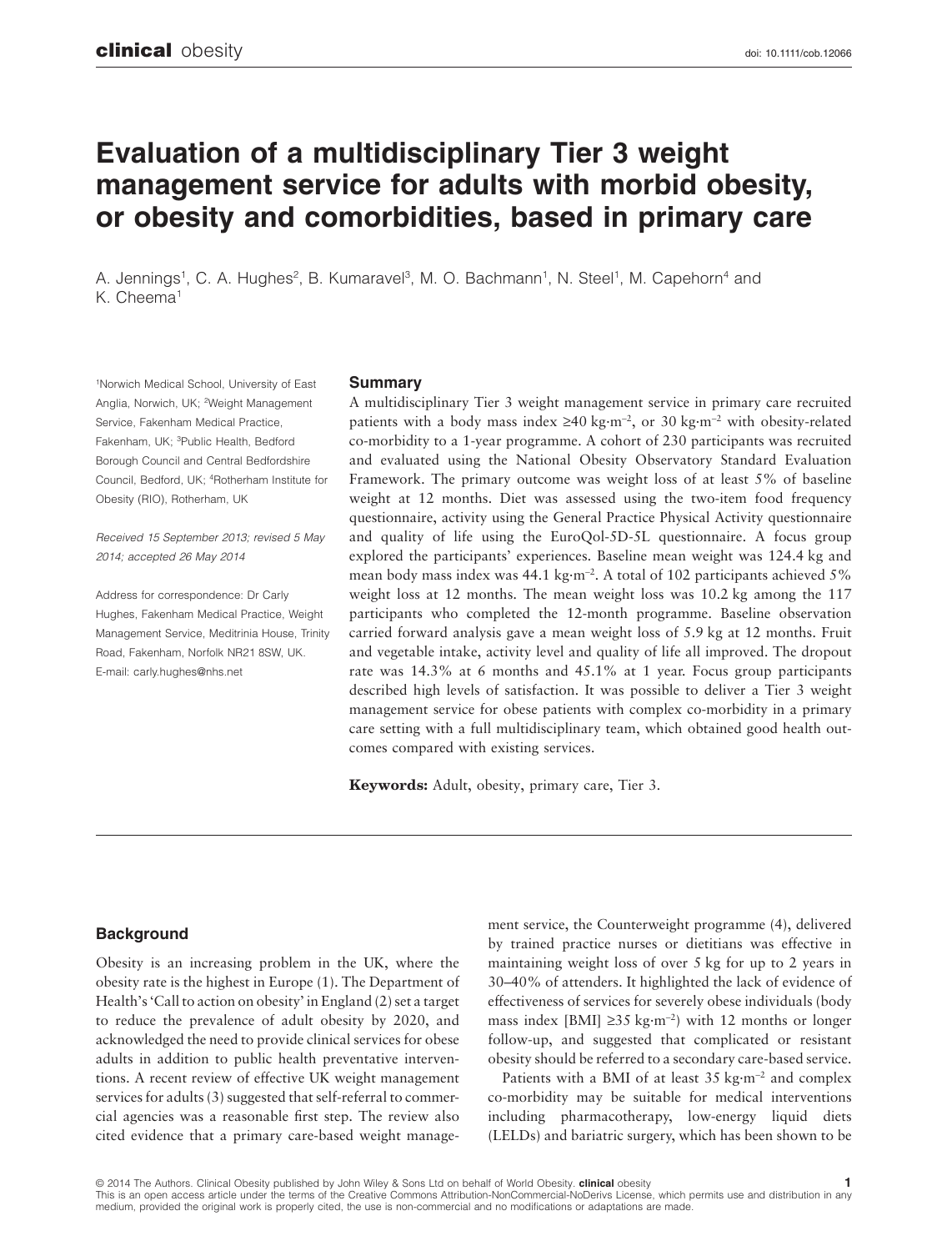

**Figure 1** Tiered model of services

highly cost-effective for appropriately selected individuals. The National Health Service (NHS) Commissioning Board issued guidance on clinical commissioning for complex and specialized obesity surgery (5), which includes a four tier model for managing obesity, similar to the National Obesity Forum model (Fig. 1). The British Obesity and Metabolic Surgery Society sponsored a National Institute for Clinical Excellence (NICE) accredited process, run by the Royal College of Surgeons to provide a commissioning guide for weight assessment and management clinics which gives detailed guidance on Tier 3 and Tier 4 services, and a pertinent section on evaluation recommending the National Obesity Observatory Standard Evaluation Framework (6). Primary care is arguably an ideal place to provide weight management services, as most health service contact with obese people occurs there  $(2,7,8)$ , and people may be more responsive to advice when it is linked to healthrelated issues (9). The National Service Frameworks for both coronary heart disease (10) and diabetes (11), and NICE guidelines (12–16) emphasize the role of primary care in management of obesity.

NHS Norfolk Primary Care Trust and the North Norfolk Clinical Commissioning Group (NNCCG) identified obesity as a priority in 2011. A review of the Norfolk obesity care pathway identified a lack of Tier 3 specialist

weight management services in the county. North Norfolk is a rural area with an elderly population, and poor public transport, and the NNCCG wished to provide an accessible service. In 2011, the NHS East of England Innovation Fund awarded funds to the Fakenham medical practice to develop a Tier 3 multidisciplinary team service in primary care.

# **Description of the service**

The Fakenham weight management service (FWMS) provides Tier 3 services. It was developed from an existing service at the Fakenham medical practice, which had won the National Obesity Forum award for excellence in weight management in 2010. It was modelled on the Rotherham Institute of Obesity (RIO) service (17), following NICE guidelines (12), and the National Obesity Forum toolkit (18). FWMS aimed to deliver evidence-based interventions including medical assessment, motivational interviewing to support behaviour change (19–21), dietary and activity advice, psychological therapies, drug therapy with orlistat, medically supervised LELDs (6,12,22) and assessment for suitability for bariatric surgery using the NHS East of England criteria (aged 18–60 years, BMI ≥40 kg·m<sup>−</sup><sup>2</sup> , with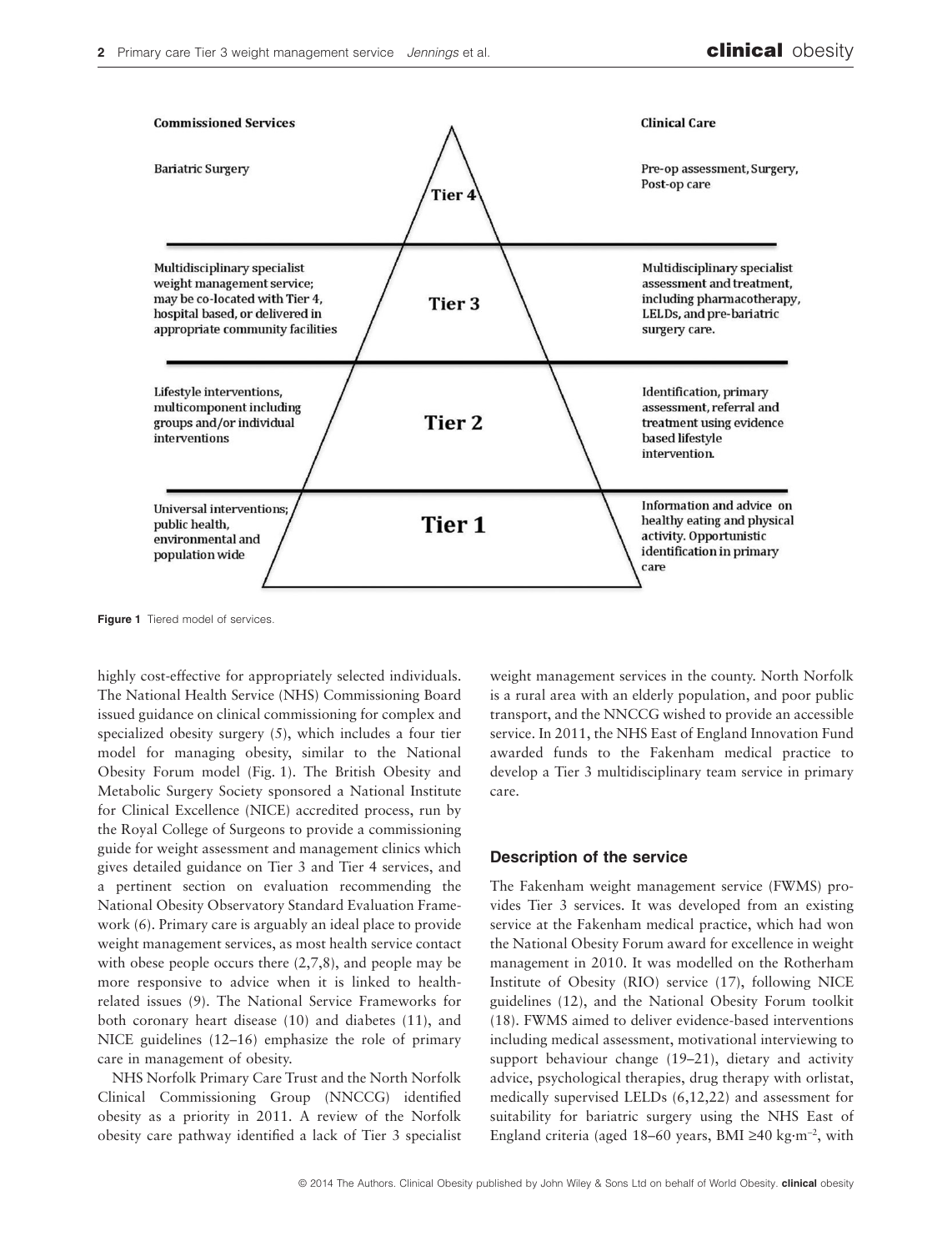either diabetes or severe obstructive sleep apnoea, and having undergone a 6-month intensive weight-loss programme).

The service aimed to facilitate weight loss by implementing progressive and sustainable lifestyle changes, based on individually agreed goals over a 1-year programme. This was delivered by individual monthly appointments with obesity specialist nurses (OSNs) using a dietary diary as a basis for agreeing specific changes, accompanied by a structured educational programme (Fig. 2). Participants were considered for pharmacotherapy, LELDs or bariatric surgery if clinically appropriate. Psychological therapies offered included cognitive behaviour therapy, neurolinguistic programming, emotional freedom therapy, clinical hypnosis, solution focused therapy, transactional analysis, psychodynamic therapy and cognitive analytical therapy.

In addition to the 1 year service commissioned by NNCCG, neighbouring Clinical Commissioning Groups (CCGs) also referred 17 patients via the individual funding request (IFR) mechanism. These IFR patients met the same entry criteria, and were given the same intervention but over a 6-month period. The number of visits ranged from nine to 15 visits for the IFR programme over 6 months compared with a range of 10–15 visits for the 1-year programme.

The programme was provided by a lead general practitioner with additional training as a bariatric physician (specialist certificate of obesity professional education), OSNs, dietitian, psychological therapist, exercise professional, health trainer and supported by a consultant endocrinologist and public health consultant. The OSNs were trained in motivational interviewing techniques (19–21), and the psychological therapist had extensive experience in working with clients with obesity and eating disorders. The clinical core steering group also included two patient representatives from the weight management programme, and a representative from the Fakenham Patient Participation Group who was responsible for checking that the patient information literature was easy to understand.

The primary clinical outcome measure for evaluation of the service was 5% weight loss at 12 months, as this has been shown to produce definite health benefits (23–26), with the aim to achieve this in 50% of participants at 6 months.

Referrals were accepted from General Practitioners (GPs) or practice nurses. Entry criteria were: age over 18 years, BMI ≥40 kg·m<sup>−</sup><sup>2</sup> , or BMI ≥30 kg·m<sup>−</sup><sup>2</sup> with obesity-related co-morbidity and/or waist circumference ≥102 cm in men or ≥88 cm in women. Exclusion criteria were: pregnancy, severe eating disorder, poor motivation identified by a motivational questionnaire (18) or failure to respond to an invitation to contact the service.

All participants were asked to sign a contract, which committed them to attending regularly, and allowed the FWMS to contact their own GP for up to 2 years after discharge to obtain data on weight maintenance. The programme involved an initial information-gathering interview coupled with motivational assessment (Fig. 2). The second visit included a medical assessment, followed by a discussion on the health risks of obesity and the health benefits of losing weight. The daily energy requirement of each participant was calculated using the Schofield equation, and a 600 kcal daily deficit was recommended, aiming for a weight loss of 0.5–1 kg a week. An initial 5% weight loss goal was agreed, and this was modified once they reached this target to aim for a further progressive 5% weight loss targets. A number of those assessed declined to enrol after the assessment visits, and a few patients were deemed medically unsuitable for a primary care-based service and were referred to the local endocrinology service (Fig. 3).

Once enrolled, participants attended regular monthly OSN consultations, using dietary diaries and a structured but flexible individual diet and activity education programme. The areas covered are described in Fig. 2. All participants were screened for obstructive sleep apnoea using the Epworth score, neck circumference and clinical history, and were referred for sleep studies as appropriate.

Weight was measured using specialist digital bariatric scales which were regularly calibrated. Baseline blood tests were fasting glucose and lipids, liver function and thyroid function, and HbA1c if diabetic.

Participants with complex medical problems were all seen by the physician either at the second assessment visit or subsequently. The physician's role was to assess and manage complex comorbidities, and to detect others such as endocrine problems, depression or sleep apnoea. The physician communicated with the participants' own GP or the secondary care specialists when medically appropriate. A medical opinion on fitness to exercise was also required for some participants. Orlistat was prescribed and monitored by FWMS, but all other medications were prescribed by participants' own GP. The FWMS physician was also involved in the assessment and monitoring of those on a LELD, in accordance with an agreed protocol with local endocrinologists.

Every participant was discussed initially at the weekly multidisciplinary team meeting, and appropriate referrals made to other team members. Any pre-bariatric surgery participants saw the physician and psychological therapist on at least two occasions, and all other participants were referred from the multidisciplinary team meetings to the physician or psychological therapist as required.

As part of the programme, nine patients used LELDs, and 36 patients were prescribed orlistat. Four patients were referred to the endocrinologist for investigation, and eight were referred for investigation of possible obstructive sleep apnoea.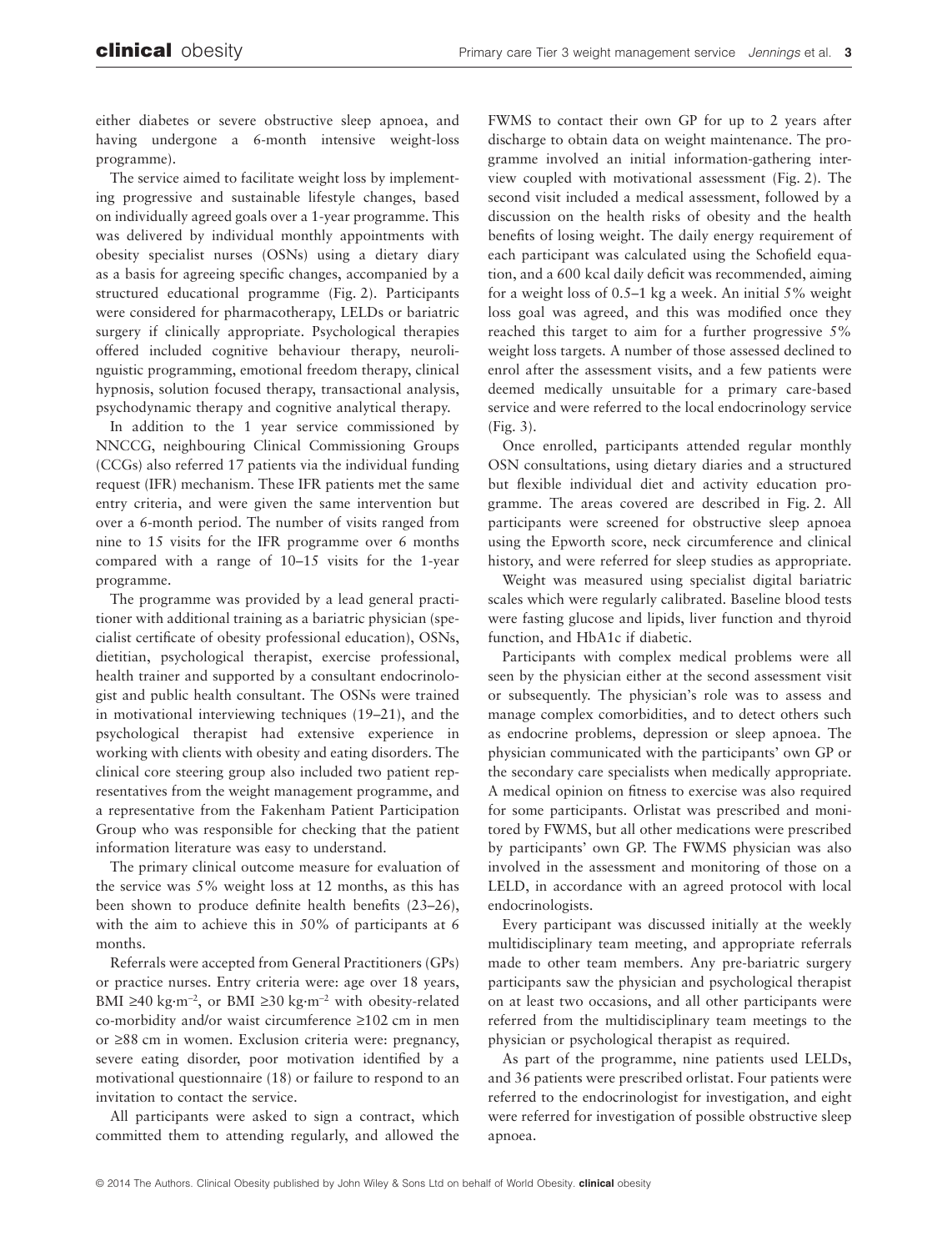

**Figure 2** Model of care FWMS.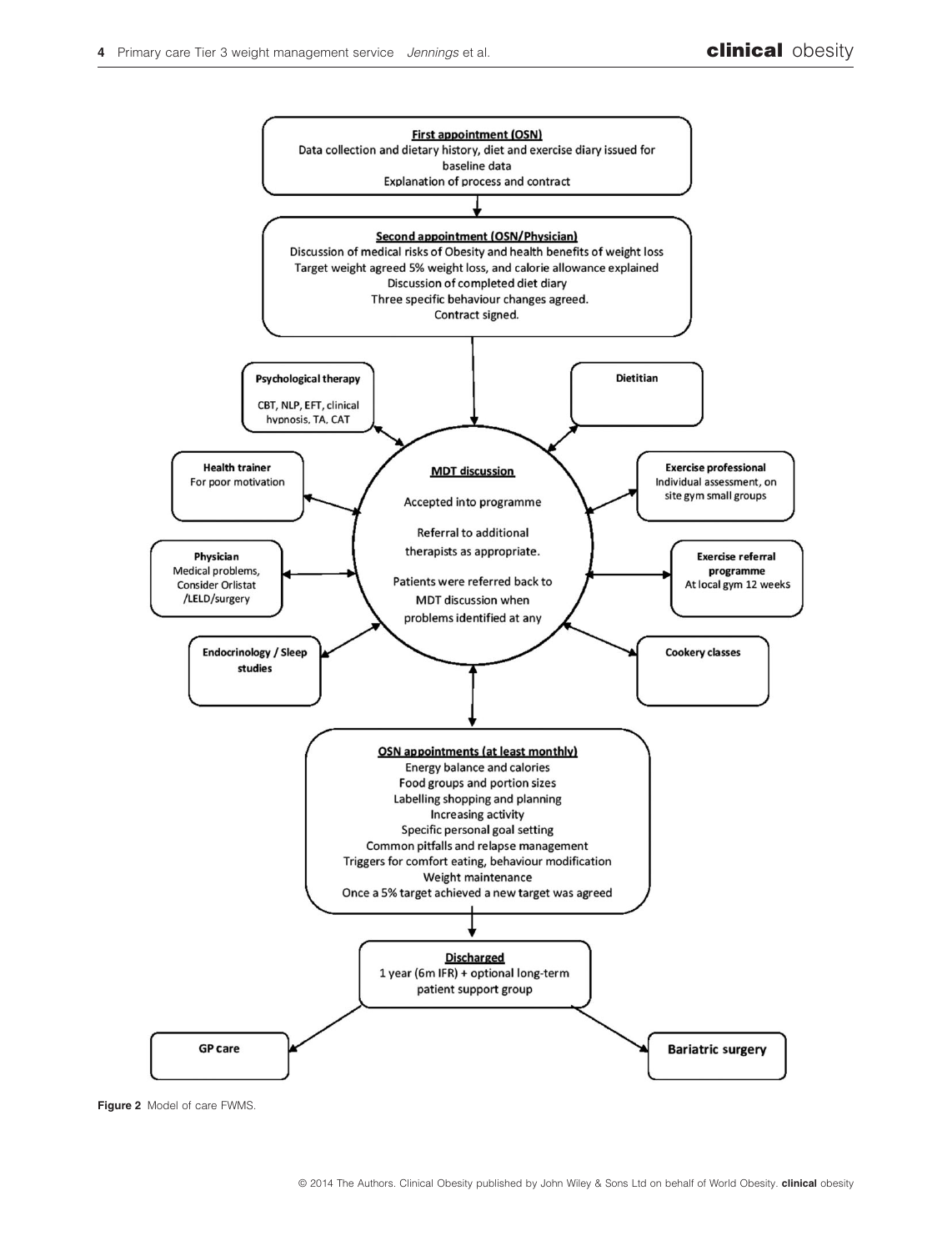



The exercise professional provided both individual and small group sessions at the on-site gym, and there was also a 12-week exercise referral scheme using local gyms. The gym was unavailable till January 2012, 5 months after the start of the programme. A post-discharge patient-led support group was set up in 2012 and met at monthly intervals with open access for all those attending the programme.

The participants were discharged if they failed to attend twice with any of the therapists.

## **Aims**

The service was evaluated using the National Obesity Observatory Standard Evaluation Framework (NOO SEF) (27–29). The primary outcome measure was  $\geq$ 5% weight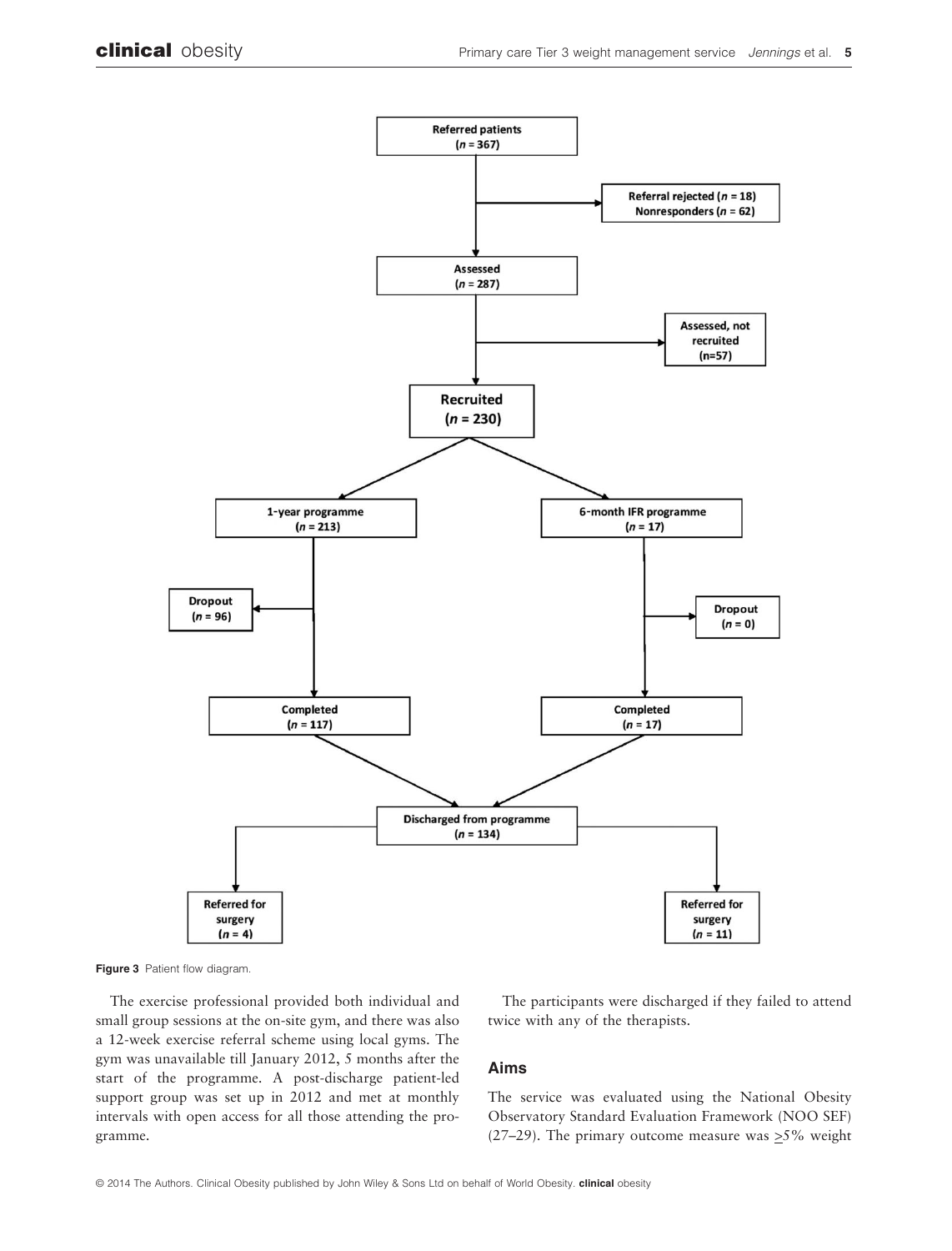loss at 1 year, with the aim to reach this target within 6 months in 50% of the participants.

#### **Methods**

In 2009, England's National Obesity Observatory set out a list of essential and desirable criteria that should be collected as part of any evaluation of a weight management intervention to standardize core information, to encourage the use of evidence-based tools and to allow comparisons between different interventions. Its value was recognized by the Department of Health and highlighted in its 'call to action on obesity' (2), and in commissioning guidelines  $(5,6)$ .

This service evaluation had a cohort design, following all 230 participants enrolled sequentially from August 2011 to August 2012 (Fig. 3), and describing changes in their weight and other health indicators, as defined in the NOO SEF (27–29). At baseline, years of education was recorded as a socioeconomic indicator. Nineteen years of education or above corresponds to first degree or National Vocational Qualification (NVQ) level 4 and 5, which is associated with higher socioeconomic status (27). The following data on each participant was recorded at baseline, 3, 6, 9 and 12 months: height, weight, BMI, waist circumference, dietary intake, (two-item food frequency questionnaire (30,31), physical activity levels [General Practice Physical Activity Questionnaire (GPPAQ) (32)] and quality of life (EQ-5D-5L questionnaire (33)).

The two-item food frequency questionnaire was chosen as fruit and vegetable intake has been shown to be a good proxy marker for a healthy diet (29–31). The GPPAQ was chosen as it is widely used in general practice and is recognized and recommended by NICE (12,16), with the proviso that it is not a direct measure of activity, and that it may not be the most sensitive instrument to measure change of activity in those with severe limitations on increasing activity. The EQ-5D-5L (33) measures impact of health status of five domains of the quality of life, has been validated for an obese population, and is short and easy to use. The visual analogue scale (EQ-VAS) of perceived health status is simple to present to a non-specialist audience and was favoured by the patient participants on the clinical core group.

The primary outcome was weight loss of at least 5% of initial weight at 1 year. Secondary outcomes were changes in quality of life, quality of diet, physical activity, blood pressure, and HbA1c in diabetic patients. Smoking status, alcohol consumption, newly identified co-morbidities and referrals were also recorded.

Two hundred and thirty participants were recruited sequentially (Fig. 3). Two hundred and thirteen were recruited to the year programme and 17 IFR patients were admitted for a 6-month intensive programme. The IFR patients were included in the whole cohort analysis as they

represent the type of patients commonly referred to Tier 3 services nationally, and they received the full intervention, over a shorter time (Fig. 3). The IFR group differed slightly in their baseline characteristics with a mean BMI 49.9 kg·m<sup>−</sup><sup>2</sup> (whole cohort 44.1 kg·m<sup>−</sup><sup>2</sup> ), and the IFR group mean age was 43.6 years (mean age whole cohort 52.7 years).

At the 1-year point, none of the patients referred for bariatric procedures had been operated on. By 18 months and 2 years, two IFR patients had undergone bariatric surgery, but their post-surgical weights were not included in the analysis to prevent favourably skewing the weightloss data.

Completers were defined as those who had completed the full 1-year programme during the period of the evaluation, which excluded the 17 IFR patients. The 17 IFR participants all completed their 6-month programme, and 1-year weight data was collected on them where possible. The IFR 1-year and later follow-up weights were included in the analysis of all with weights recorded, and baseline observation carried forward (BOCF) analysis (Table 1). Dropouts were defined as those who had failed to attend two appointments without explanations, or who declined to attend monthly and been discharged. All dropouts were contacted by letter or phone call to confirm their discontinuation.

Follow-up weights post-discharge were obtained from GP records, or self- reported in response to a written request  $(n = 2)$ . Weights were recorded within a month of the expected attendance date while on the programme, and for follow-up after discharge a weight within 90 d was accepted for 18 months and 2-year data.

#### Statistical analysis

Continuous values in the text and tables are presented as mean (standard deviation; SD) and categorical data as percentage (*n* =), unless otherwise stated. Differences between pre- and post-programme measurements were compared by paired sample *t*-tests. Therefore, for each comparison, we only compared those with observations at both time points. Independent sample *t*-tests or Pearson  $\chi^2$  tests were used to compare characteristics between those recruited to the programme and those who were assessed but not recruited. Data were analysed on an intention-to-treat basis, with the baseline weight available carried forward when a final weight was not available (BOCF group). Statistical analyses were performed using SPSS version 18.0 for Windows (SPSS Inc., Chicago, IL, USA), and the criterion for statistical significance was *P* < 0.05.

A focus group was held to explore the experiences of participants in the service. Participants were recruited by invitations sent to 50 current participants, purposely chosen to include participants from different geographic areas, and who had seen the full range of therapists within the project.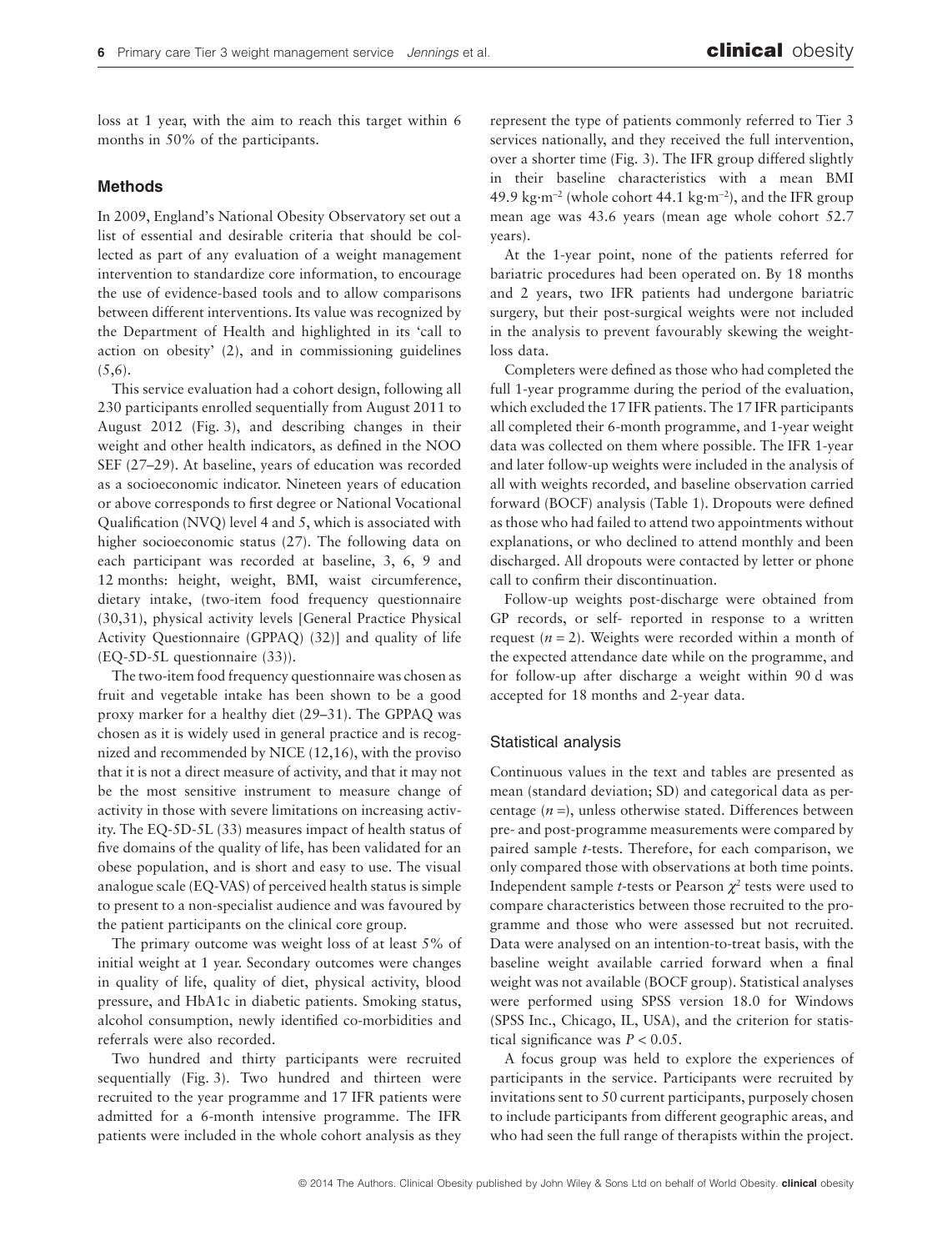|                                                 | <b>Baseline</b>          | 3 months         | 6 months         | 9 months         | 12 months        | 18 months        | 2 years            |
|-------------------------------------------------|--------------------------|------------------|------------------|------------------|------------------|------------------|--------------------|
| Eligible for programme<br>(n)                   | 230                      | 230              | 230              | 230              | 230              | 157              | 84                 |
| All with weight                                 | 230                      | 218 (95)         | 195 (85)         | 149 (65)         | 170 (74)         | 96 (61)          | 45 (54)            |
| recorded $n^*$ (%)                              |                          |                  |                  |                  |                  |                  |                    |
| Mean weight kg (SD)                             | 124.4                    | 120.8            | 118.2            | 116.4            | 115.8            | 112.9            | 112.2              |
|                                                 | (27.3)                   | (27.0) P < 0.001 | (27.4) P < 0.001 | (27.2) P < 0.001 | (26.0) P < 0.001 | (24.9) P < 0.001 | $(24.8) P = 0.001$ |
| Mean weight change                              |                          | $-3.6$           | $-5.8$           | $-8.0$           | $-8.1$           | $-7.1$           | $-5.0$             |
| from baseline kg (SD)                           |                          | (3.9)            | (5.6)            | (7.0)            | (8.2)            | (9.5)            | (9.8)              |
| Mean weight change                              | $\qquad \qquad -$        | $-3.0$           | $-4.7$           | $-6.5$           | $-6.4$           | $-5.2$           | $-4.3$             |
| from baseline % (SD)                            |                          | (2.9)            | (4.3)            | (5.5)            | (6.1)            | (7.9)            | (8.2)              |
| $\geq$ 5% weight loss from                      | $\overline{\phantom{0}}$ | 55               | 86               | 88               | 102              | 46               | 20                 |
| baseline $n$ (%)                                |                          | (25.2)           | (44.1)           | (59.1)           | (60)             | (47.9)           | (44.4)             |
| $\geq$ 10% weight loss from                     | $\overline{\phantom{0}}$ | 8                | 24               | 30               | 37               | 26               | $\hbox{9}$         |
| baseline $n$ (%)                                |                          | (3.6)            | (12.3)           | (20.1)           | (21.8)           | (27.1)           | (20)               |
| All who completed                               | 117                      | 117              | 117              | 117              | 117(51)          | 58 (37)          | 29 (35)            |
| 1-year                                          |                          |                  |                  |                  |                  |                  |                    |
| programme (117/213)                             |                          |                  |                  |                  |                  |                  |                    |
| $n$ (%)                                         |                          |                  |                  |                  |                  |                  |                    |
| Mean weight kg (SD)                             | 125.6                    | 120.8            | 118.4            | 116.6            | 115.5            | 113.5            | 113.6              |
|                                                 | (29.6)                   | (29.2) p < 0.001 | (28.8) P < 0.001 | (28.5) P < 0.001 | (27.8) P < 0.001 | (25.6) P < 0.001 | $(26.5) P = 0.006$ |
| Mean weight change                              |                          | $-4.6$           | $-5.8$           | $-8.9$           | $-10.2$          | $-9.6$           | $-5.9$             |
| from baseline kg (SD)                           |                          | (4.0)            | (4.3)            | (7.2)            | (8.1)            | (12.8)           | (10.7)             |
| Mean weight change                              | $\qquad \qquad -$        | $-3.7$           | $-5.7$           | $-7.1$           | $-8.0$           | $-7.1$           | $-5.1$             |
| from baseline % (SD)                            |                          | (3.0)            | (4.4)            | (5.5)            | (6.0)            | (9.0)            | (9.1)              |
| $\geq$ 5% weight loss from                      | $\qquad \qquad -$        | 40               | 63               | 77               | 85               | 35               | 13                 |
| baseline $n$ (%)                                |                          | $(34.2\%)$       | $(53.8\%)$       | $(65.8\%)$       | (72.6%)          | (60.3%)          | $(44.8\%)$         |
| $\geq$ 10% weight loss from                     | $\qquad \qquad -$        | 7                | 19               | 27               | 32               | 20               | 6                  |
| baseline $n$ (%)                                |                          | (6%)             | $(16.2\%)$       | $(23.1\%)$       | (27%)            | (34.5%)          | (20.7%)            |
| <b>Baseline observation</b><br>carried forward* | 230                      | 230              | 230              | 230              | 230              | 157              | 84                 |
| Mean weight kg (SD)                             | 124.4                    | 120.8            | 119.3            | 119.1            | 118.4            | 118.0            | 117.1              |
|                                                 | (27.3)                   | (26.8) P < 0.001 | (26.6) P < 0.001 | (26.8) P < 0.001 | (26.4) P < 0.001 | (25.8) P < 0.001 | $(25.6) P = 0.095$ |
| Mean weight change                              | $\overline{\phantom{0}}$ | $-3.4$           | $-4.9$           | $-5.5$           | $-5.9$           | $-4.7$           | $-2.6$             |
| from baseline kg (SD)                           |                          | (3.9)            | (5.6)            | (6.8)            | (7.8)            | (9.7)            | (7.4)              |
| Mean weight change                              | $\qquad \qquad -$        | $-2.9$           | $-3.9$           | $-4.2$           | $-4.8$           | $-3.7$           | $-2.3$             |
| from baseline % (SD)                            |                          | (2.9)            | (4.3)            | (5.4)            | (5.9)            | (6.6)            | (6.3)              |
| ≥5% weight loss from                            | $\overline{\phantom{0}}$ | 55               | 86               | 88               | 102              | 46               | 20                 |

(23.9) (37.4) (38.3) (44.3) (29.3) (23.9)

(3.5) (10.4) (13) (16.1) (16.6) (10.7)

– 8 24 30 37 26 9

**Table 1** Weight changes over time for all participants with recorded weights, all who completed 1-year programme, and all with baseline observation carried forward

\*Includes both 1-year programme and 6-month IFR programme.

SD, standard deviation.

baseline *n* (%)

≥10% weight loss from baseline *n* (%)

Ethics committee approval was not required as the NHS Norfolk research governance team had advised this was a service evaluation as defined by the National Research Ethics Service website.

# **Results**

#### Participant characteristics

In the study period, 1 August 2011 to 1 August 2012, 367 people were referred to FWMS; 18 referrals were rejected (outside the age or BMI range, requests for post-bariatric surgery follow-up, or poorly controlled diabetics who required endocrinology care). Sixty-two people declined to attend and 57 attended for assessment but were not recruited. Two hundred and thirty participants were recruited (Fig. 3).

The 57 who only attended for assessment did not differ from recruited participants in terms of gender (21% male vs. 30% male respectively;  $P = 0.227$ ) or baseline weight (mean 117 kg vs. mean 124 kg; *P* = 0.096) or BMI (42.6 kg·m<sup>−</sup><sup>2</sup> vs. 44.1 kg·m<sup>−</sup><sup>2</sup> ; *P* = 0.229). However, there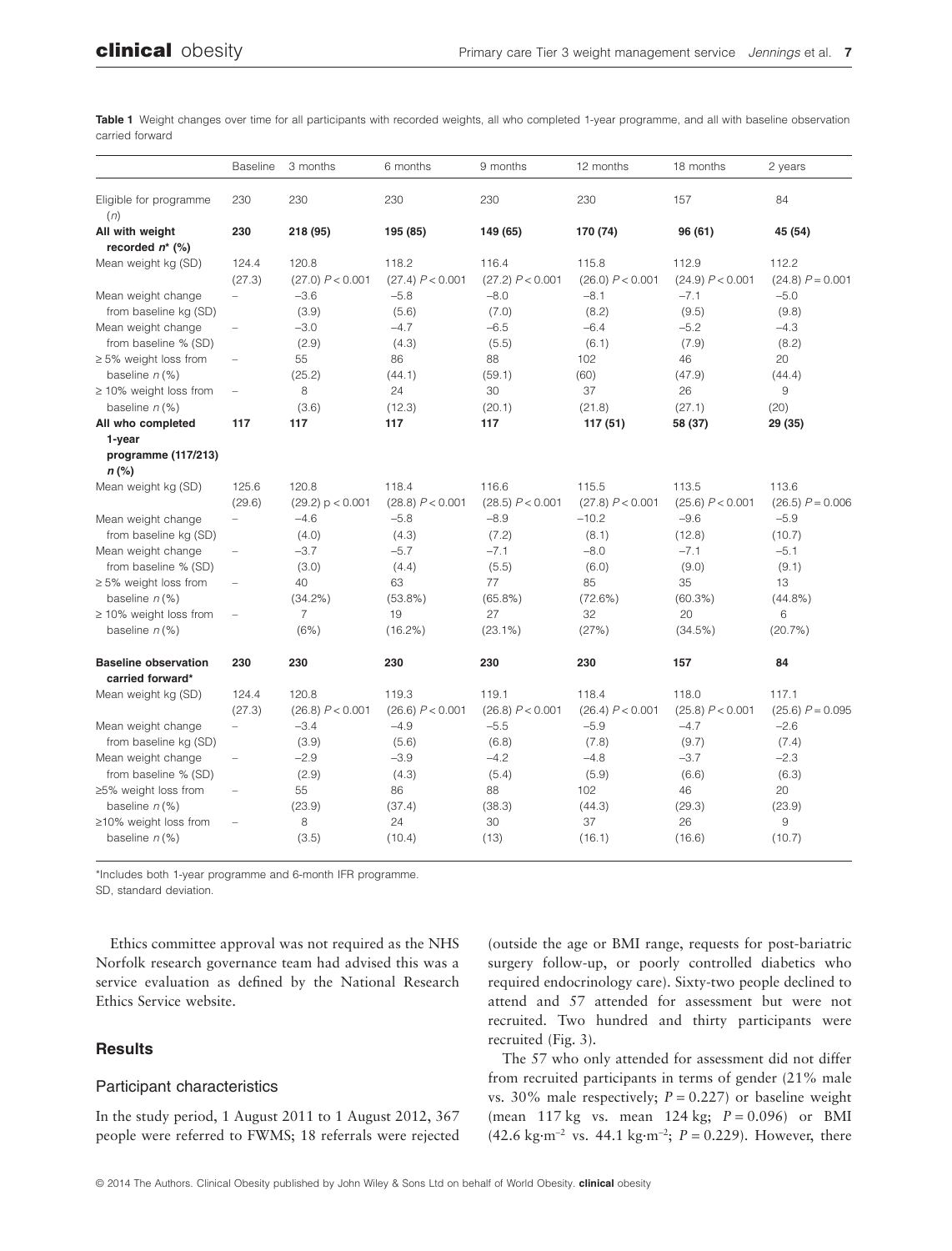**Table 2** Baseline characteristics

| Characteristic                         | Number | Mean (SD)/%  | Range         |
|----------------------------------------|--------|--------------|---------------|
|                                        |        |              |               |
| Age (years)                            | 230    | 52.7 (13.6)  | $18 - 76$     |
| Female                                 | 161    | (70%)        |               |
| Weight (kg)                            | 230    | 124.4 (27.3) | 72.4-262.5    |
| BMI ( $kg·m-2$ )                       | 230    | 44.1 (7.8)   | $30.2 - 78.6$ |
| <b>BMI</b> category                    |        |              |               |
| • $<$ 35 kg·m <sup>-2</sup>            | 29     | 12.6%        |               |
| $\bullet$ $\geq$ 35 kg·m <sup>-2</sup> | 46     | 20%          |               |
| $\bullet$ $\geq$ 40 kg·m <sup>-2</sup> | 155    | 67.4%        |               |
| Waist circumference (cm)               | $219*$ | 127.7 (16.3) | 85-182        |
| <b>Diabetes</b>                        | 73     | 31.7%        |               |
| Impaired fasting glycaemia             | 1      | 0.43%        |               |
| <b>IHD</b>                             | 27     | 11.7%        |               |
| Hypertension                           | 88     | 38.3%        |               |
| Sleep apnoea                           | 27     | 11.7%        |               |
| Depression                             | 72     | 31.3%        |               |
| Years of education                     |        |              |               |
| $\bullet$ $\leq$ 15 years              | 60     | 30%          |               |
| $\bullet$ 15-19 years                  | 104    | 52%          |               |
| $\bullet$ $\geq$ 19 years              | 36     | 18%          |               |
|                                        |        |              |               |

\*Waist circumference not measured if extreme obesity and measurements are unreliable.

BMI, body mass index; IHD, Ischaemic heart disease; SD, standard deviation.

was a significant difference in age with those recruited significantly older than those assessed but not recruited (52.7 years vs. 45.2 years,  $P = 0.001$ ). There was also a significant difference in EQ-VAS score with higher scores (i.e. better self-reported quality of life) for those recruited (55.7) than those assessed but not recruited (48.6) for the programme  $(P = 0.031)$ .

Of the 230 recruited participants, two-thirds of participants had morbid obesity (BMI of ≥40 kg·m<sup>−</sup><sup>2</sup> ) (Table 2). The commonest co-morbid conditions were hypertension, depression and diabetes. Seventy per cent of participants were female, and 82% had less than 19 years of education, an indicator of lower socioeconomic status. Participants included non-English speakers, people with learning disability, and physically handicapped participants who were expected to be less likely to attend a group intervention. Of the 230 participants recruited, 229 (99.6%) attended 3-month follow-up, of whom 197 (85.6%) attended 6-month follow-up, and 117 (54.9%) completed the programme at 12 months.

# Weight loss

Weight values were recorded on 170 patients in total at the 1-year point; completers, IFR follow-up data, plus weights on those who had dropped out were obtained from medical records (Table 1).

There were significant reductions in body weight at each data collection point.

The percentages of the 170 participants with weight recorded at 12 months who had 5% or greater weight loss were 25.2, 44.1, 59.1 and 60.0% at 3, 6, 9 and 12 months, respectively. Of the 117 participants who completed the year programme ('completers'), weight losses  $\geq$ 5% were 34.2, 53.8, 65.8 and 72.6% at 3, 6, 9 and 12 months. The mean percentage weight loss at 1 year was –6.4% (SD 6.1) in the cohort with weights recorded, and –8% (SD 6.0) in completers.

In a subanalysis of patients with BMI ≥40 kg·m<sup>−</sup><sup>2</sup> , weight loss was significantly different to baseline at 3 months (mean weight loss −4.3 [SD 4.2] *n* = 152), 6 months (mean weight loss −6.9 [SD 5.9] *n* = 134), 9 months (mean weight loss −9.0 [SD 7.4] *n* = 102) and 12 months (mean weight loss −9.3 [SD 8.7] *n* = 116).

All weight data available from 1 August 2011 to 31 December 2013 were analysed. One hundred and fiftyseven participants were 18 months from initial recruitment, and 84 were 2 years or more from initial recruitment at the data analysis point (December 2013). Eighteen-month data were available for 96 participants, whose mean weight loss at 18 months was −7.1% (SD 9.5), and of whom 47.9% maintained a loss of at least 5% of their initial body weight. At 2 years, data were available for 45 participants, and mean weight loss was −5 kg with 44.4% maintaining the 5% weight loss (Table 1).

An additional analysis, using the BOCF method to impute missing values, showed statistically significant weigh losses from baseline at 1 year and 18 months. At 2 years, the absolute numbers were small, weight loss was statistically significant in the whole cohort with weight recorded and completers, but not using BOCF (Table 1).

# Secondary outcomes

Participants reported increases in fruit and vegetable consumption and levels of physical activity (Table 3). Mean physical activity index scores were calculated with higher scores indicating less activity. Physical activity scores were reduced significantly at each 3-month data collection point indicating that participants became more active. Quality of life increased significantly at each measurement point (indicated by decreased EQ-5D-5L scores). The EQ-VAS scores increased significantly over the course of the intervention reflecting participant's perception of better health (Table 3). Significant reductions in blood pressure and HbA1c values in diabetics were also seen between baseline and 12-month follow-up (Table 3). The secondary outcome data at 1 year was from the completer group only as the questionnaires were not posted to patients who had dropped out.

The service also identified additional pathology in 48 patients: two with hypothyroidism, three with hypercholesterolaemia (total cholesterol >6.5 mmol·L<sup>−</sup><sup>1</sup> ), 32 with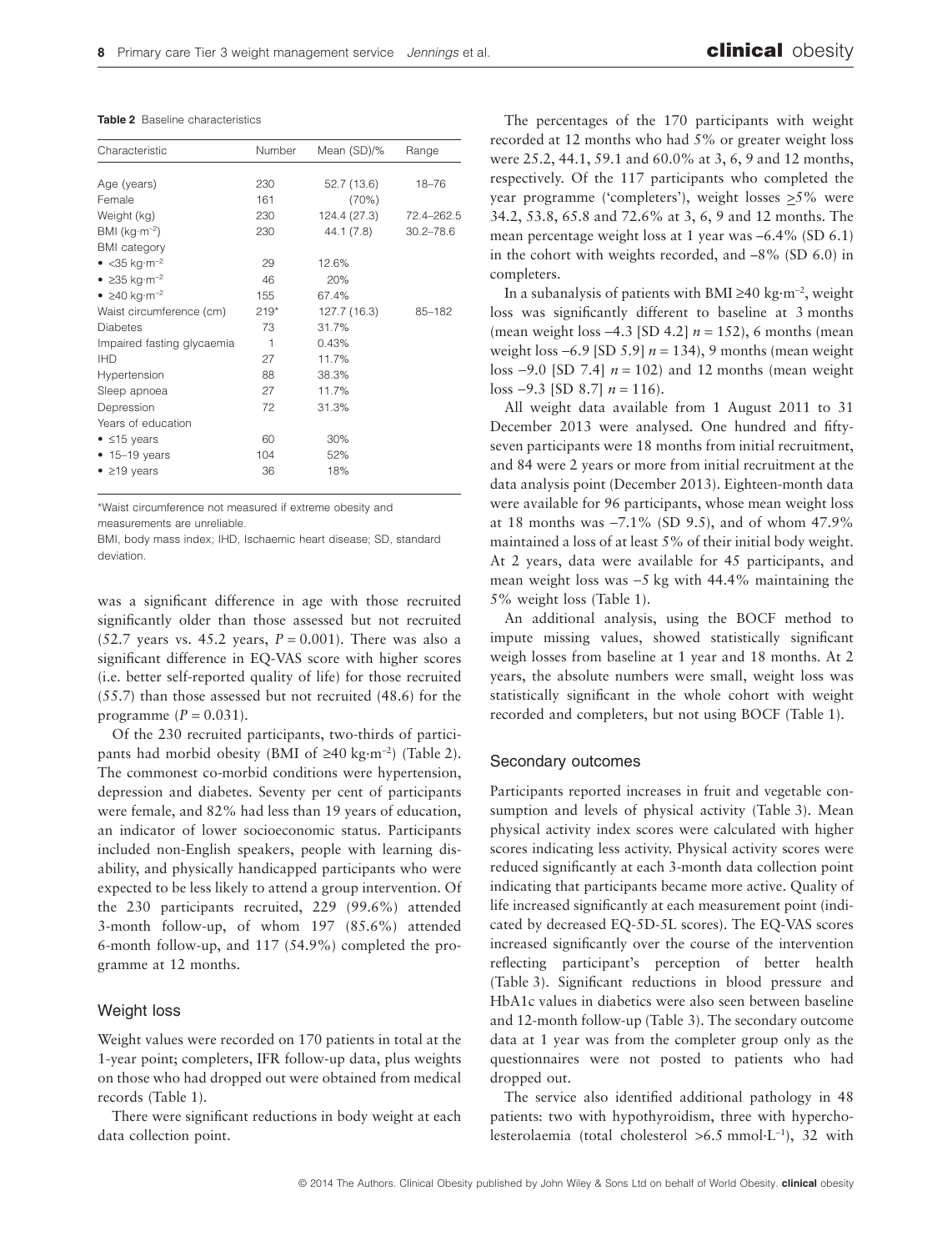|                                       | n Mean (SD)<br><b>Baseline</b> | n Mean (SD)<br>3 months      | n Mean (SD)<br>6 months      | n Mean (SD)<br>9 months       | n Mean (SD)<br>12 months     |
|---------------------------------------|--------------------------------|------------------------------|------------------------------|-------------------------------|------------------------------|
| Vaist circumference (cm)              | 219 128 (16.2)                 | 191 124 (16.1) $P < 0.001$   | $147$ 120 (15.8) $P < 0.001$ | $113118(15.3)$ $P < 0.001$    | $105118(15.4)$ $P < 0.001$   |
| Body mass index (kg·m <sup>-2</sup> ) | 230 44.1 (7.8)                 | $218$ 42.7 (7.7) $P < 0.001$ | 19541.8(7.7) P < 0.001       | $14941.2(7.8)$ $P < 0.001$    | $17041.0(7.6)$ $P < 0.001$   |
| Systolic blood pressure               | 228 131 (13.7)                 |                              |                              |                               | 122 122 (11.2) $P < 0.001$   |
| (mmHg)                                |                                |                              |                              |                               |                              |
| Diastolic blood pressure              | 22876.0 (9.3)                  |                              |                              |                               | $122$ 71.3 (7.5) $P < 0.001$ |
| (mmHg)                                |                                |                              |                              |                               |                              |
| HbA1c (mmol·mol <sup>-1</sup> )       | 7057.8 (15.3)                  | 39 54.5 (14.5) $P = 0.001$   | 39 53.5 $(15.0) P = 0.009$   | $2251.0(11.0) P = 0.113$      | 60 53.7 (14.1) $P = 0.006$   |
| Fruit and vegetable intake            | 2284.2(2.1)                    | 2025.6(1.7) P < 0.001        | 1625.8(1.7)P < 0.001         | 119 51.0 $(11.0)$ $P = 0.113$ | $1046.4(1.7)$ $P < 0.001$    |
| (portions per day)                    |                                |                              |                              |                               |                              |
| Physical activity index*              | 2283.4 (1.0)                   | $2102.9(1.2)$ $P < 0.001$    | 169 $2.7(1.2)$ $P < 0.001$   | 126 2.7 (1.2) $P < 0.001$     | $1112.8(1.2)$ $P < 0.001$    |
| EQ-5D-5L                              | 2032.0 (0.8)                   | 165 1.8 (0.7) P< 0.001       | $1311.8(0.8)$ $P < 0.001$    | 93 1.7 (0.7) $P < 0.001$      | 81 1.7 (0.7) $P < 0.001$     |
| EQ-VAS                                | 202 55.6 (21.7)                | 173 63.0 (19.4) $P < 0.001$  | $13465.9(21.7)$ $P < 0.001$  | $9269.9(19.0) P < 0.001$      | 8173.7(18.6) P< 0.001        |

abnormal liver function, seven with diabetes mellitus, two with obstructive sleep apnoea, one with hypertension (blood pressure >160/100 mmHg<sup>−</sup><sup>1</sup> on three occasions and requiring antihypertensive medication) and one with impaired fasting glucose. The incidence of new diabetes was higher than expected which may reflect the higher incidence in Norfolk, or the age and BMI range of participants. The incidence of obstructive sleep apnoea is lower than expected, and may reflect the screening tools used to detect it, using oximetry on all the participants might increase detection rates.

## Focus group

The group was attended by three men and nine women. The group did not include anyone who had seen the psychologist, or dropped out of the programme. The experiences of attenders were very positive. The main reasons for attending the service were personal health issues:

'I had breast cancer and heard it was weight related'. 'I was told I was at risk of becoming diabetic'.

The role of medical staff in raising the issue of obesity was important in motivating people to join the project.

The NHS brand appeared to add credibility to the service;

'I saw the word obesity on my medical screen. . .I was shocked'.

'It was medically directed. . .more confident'.

'Commercial weight loss scheme not interested in my medical problems'.

The OSNs were described as very important in supporting motivation.

'individual-private and tailored'.

The exercise scheme was highly valued in its own right, and not just as a tool to achieve weight loss.

'When I first started I could hardly walk – only 50 yards – now I can walk 300–400 yards. . .if this project has done nothing else it has helped me to walk'.

Individual appointments were valued, to allow personal and confidential discussion, but there was an interest in setting up a patient run support group to provide long-term support and motivation. This idea was subsequently developed and a patient run long-term support group was set up for those discharged from the project. The venue of the service was important with most people being prepared to travel a maximum of 10–15 miles. The time taken to attend appointments, the difficulty of travel in a rural area and the cost of travel were all raised as minor barriers to attending. However, cost was the least important factor, and indeed some participants stated that they would be prepared to pay for the service.

**Table 3** Secondary outcomes

Secondary outcomes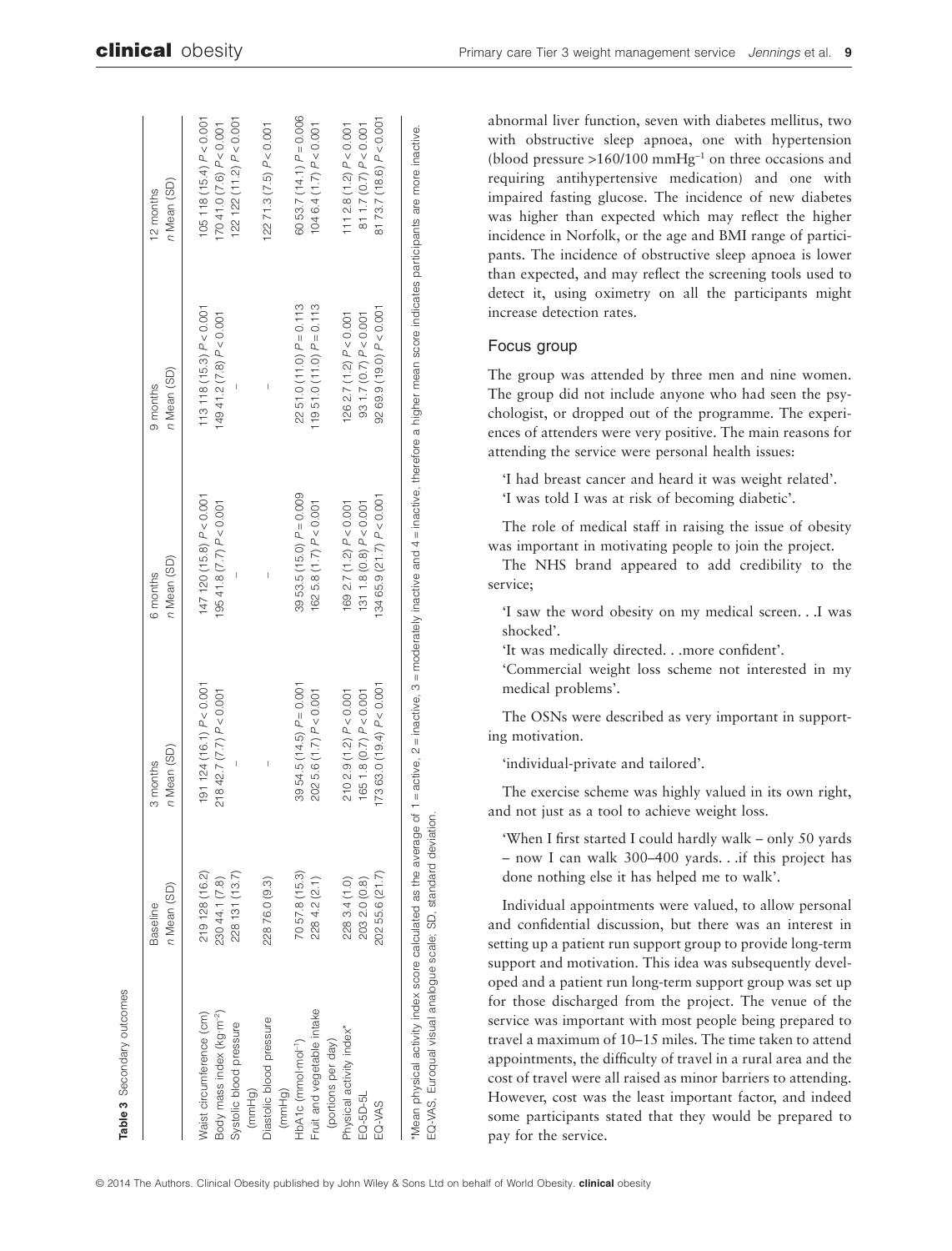# **Discussion**

The FWMS has demonstrated that a Tier 3 service can be provided for complex obese patients by a specialist team in a primary care setting, and was associated with a progressive and substantial reduction in weight at 1 year. The weight losses achieved of 5% or more of initial weight could deliver improved health outcomes (20–23). There was no control group but control groups in randomized controlled trials of weight-loss interventions have shown much smaller or no reductions in weight without treatment (34,35,44), suggesting that these reported changes were at least partly the effects of FWMS.

Although the aim of 5% of initial weight being lost by 50% of participants at 6 months was not quite achieved (44.1% whole cohort, 53.8% completers) at 6 months, within 1 year 60% of the whole cohort or 72.6% completers had achieved this target. This compares with a 5% loss at 1 year in of 47% of patients in the specialist multidisciplinary Canadian UETRO service (36) (Table 4), a group with very similar baseline BMI and interventions.

The 6-month 50% target was challenging with a group of patients who had mostly tried, and failed with previous interventions, with a very high baseline mean BMI (44.1 kg·m<sup>−</sup><sup>2</sup> ) and multiple co-morbidities. Two other services published results for 5% loss at 6 months in completers only, (Table 4) RIO 72% (38) and Walsall 57.9% (34), but it was not possible to correct for missing values or dropouts with the available published information, which makes comparison difficult.

The mean weight loss of 10 kg in completers, 5.9 kg using BOCF analysis and 8.1 kg at 1 year in all those with weight recorded, compared favourably with the data available from other services (Table 4). The secondary outcomes all showed statistically significant improvements, with improvement in health-related quality of life and diabetic control being the most clinically relevant. The mean drop in systolic blood pressure over the year was comparable with the effect of prescribing an additional antihypertensive medication. The dietary and activity questionnaires have limitations discussed in the NOO SEF (29), and in particular increase in activity was limited in some participants by extreme obesity and physical disability.

In comparison with the limited published data on Tier 3 services in the UK, FWMS had a relatively low dropout rate of 45.1% at 1 year. The 6-month rate of 14.3% dropout vs. 51% at RIO (38), and 62.5% Clyde (37) was particularly striking. The FWMS dropout figures may reflect the convenience of a primary-care setting, as well as the design of the service, with a dedicated administrator, and a choice of appointment times.

Those with poor motivation may have been deterred from enrolment at the assessment stage, and by being asked to sign a contract to attend regularly. The mean age of

those assessed but not recruited was younger than those who attended. This may reflect competing priorities of family or employment, but needs to be explored further. The numbers of participants followed-up at 18 months and 2 years are small, and longer-term follow-up data are required but the results are encouraging. It is hoped that the addition of the patient-led long-term support group in 2012 will aid maintenance of weight loss. Although the NOO SEF is designed to facilitate evaluation and data comparison, it is not appropriate to compare the FWMS results with Tier 2 services (45), as the FWMS participants represent complex or resistant obesity, and many had tried and failed to lose weight or maintain weight loss prior to recruitment using Tier 2 services. The FWMS participants had a mean BMI of 44.1 kg·m<sup>−</sup><sup>2</sup> which is much higher than the Counterweight (4) (mean BMI 37.1 kg m<sup>−</sup><sup>2</sup> ) or Lighten Up (40) trials (mean BMI 33.1 kg·m<sup>−</sup><sup>2</sup> GP subgroup).

Tier 3 services may need additional outcome measures as absolute or percentage weight loss may not reflect all the appropriate clinical goals, such as appropriate treatment before referral to bariatric surgery, improved diabetes control or detection of undiagnosed co-morbidities such as obstructive sleep apnoea (6). An agreed co-morbidity scoring system, such as the Edmonson Obesity Scoring System (41), might be useful used to describe the populations attending a service, and allow more accurate comparisons between services.

The FWMS was less expensive than secondary carebased Tier 3 services. It cost between £900 and £1250 per year for each patient including access to the whole range of therapists. However, it was more costly than Tier 2 services such as commercial weight-loss groups  $(£45–£60$  for 12 weeks), or the Counterweight intervention  $(£100$  per patient per annum).

The service was evaluated from its initial set-up, which might lead to an underestimate of its eventual effectiveness. The first 6 months included extensive additional staff training, and the gym was unavailable till January 2012. The patient follow-on support group was available from mid-2012 onwards. Less orlistat was prescribed than expected as there was a national shortage of the drug during this period. The availability of bariatric surgery was limited by the NHS East of England guidelines, which were more restrictive than NICE guidelines. Only nine patients were started on LELDs during this period, but the numbers are now increasing as evidence emerges of their safety and efficacy in primary care (42,43).

In view of the increasing prevalence of obesity, there is need for more research on the cost-effectiveness of weight management services for complex obese patients in a both primary and secondary care (6). Further research is needed to evaluate this programme in other locations, and with a control group. The FWMS is one model of how a Tier 3 service can be delivered in a primary-care setting, and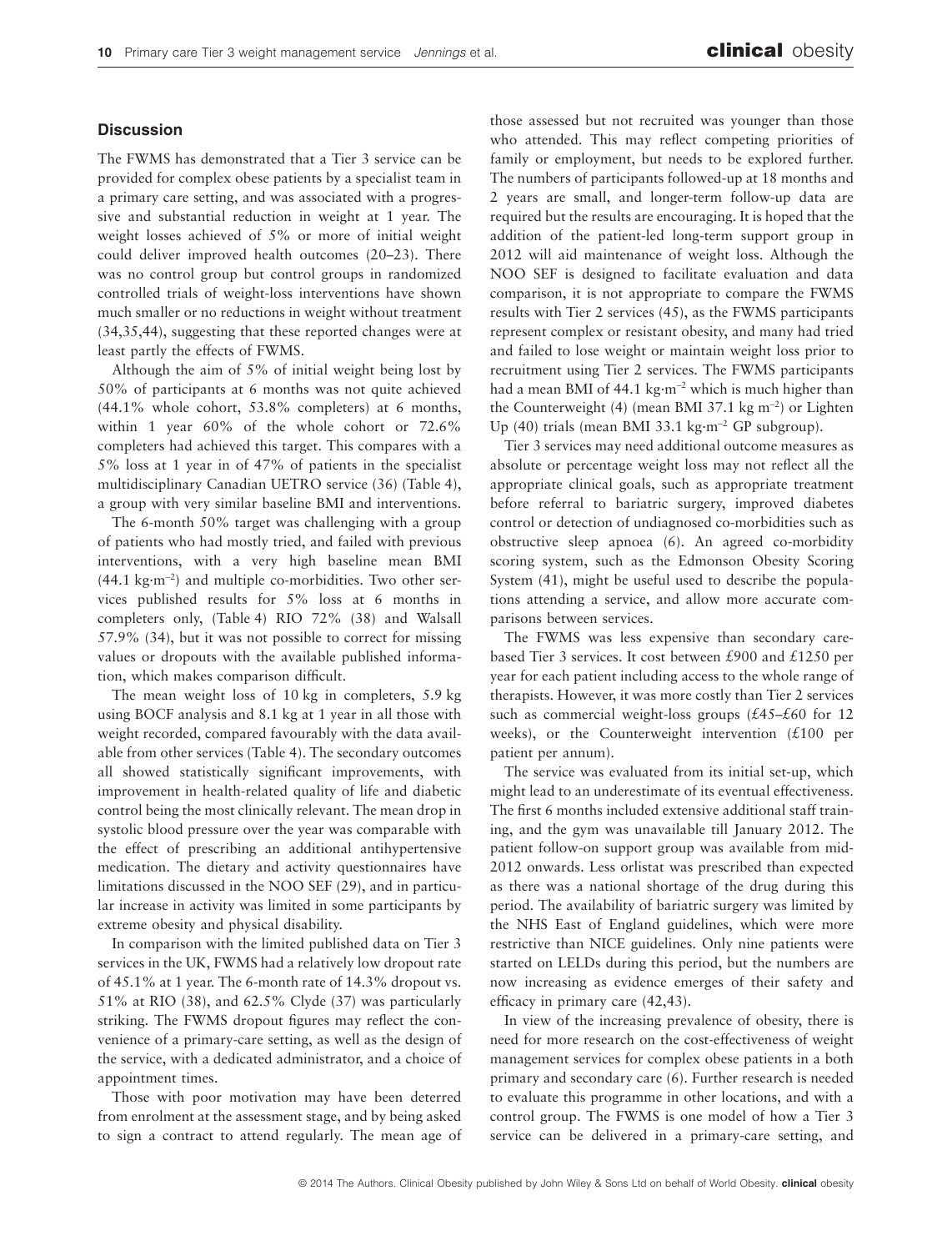|                                             | <b>FWMS</b>                                                                                                       | Clyde (37)                                                                                                          | Walsall (34)                                                           | RIO (38)                                                                                                                                  | Counterweight (4)                                                                                                                                | Counterweight (39)                                                                                                              | UETRO (36)                                                                                                                                            |
|---------------------------------------------|-------------------------------------------------------------------------------------------------------------------|---------------------------------------------------------------------------------------------------------------------|------------------------------------------------------------------------|-------------------------------------------------------------------------------------------------------------------------------------------|--------------------------------------------------------------------------------------------------------------------------------------------------|---------------------------------------------------------------------------------------------------------------------------------|-------------------------------------------------------------------------------------------------------------------------------------------------------|
| Programme summary                           | Tier 3 primary care-based<br>MDT. Based on NICE<br>(12 months) and NoF<br>Toolkit (18 months)<br>1-year programme | diet/exercise/psychological<br>community venues 16<br>Whole system MDT<br>Phase 1<br>based and<br>support<br>weeks. | secondary care MDT<br>completers audit (6<br>Tier 3 medical<br>months) | based in primary care<br>(6 months). Based on<br>months) and NICE<br>Tier 3 medical MDT<br>NoF Toolkit (18<br>$(12$ months)<br>completers | Delivered by practice<br>modification. 1-year<br>nurses/dieticians in<br>sessions lifestyle<br>56 GP practices.<br>Individual/group<br>programme | boards in comparison<br>to original research<br>Scotland over 13<br>Implementation of<br>Counterweight<br>programme in<br>paper | endocrinologist, plus<br>educational groups<br>Canadian Academic<br>outpatient MDT;<br>appointments 6<br>dietician, and<br>weekly nurse<br>individual |
| Published (year)<br>Baseline data           | 2014                                                                                                              | 2011                                                                                                                | 2013                                                                   | 2013                                                                                                                                      | 2008                                                                                                                                             | 2012                                                                                                                            | 2009                                                                                                                                                  |
| C                                           | 230                                                                                                               | 2976                                                                                                                | 96                                                                     | 3325                                                                                                                                      | 1906                                                                                                                                             | 6715                                                                                                                            | 115                                                                                                                                                   |
| Age (mean)                                  | 52.7                                                                                                              | Men 47.5, women 44.6                                                                                                | 50 %                                                                   |                                                                                                                                           | 49.4                                                                                                                                             | 53<br>74.3                                                                                                                      | $\frac{6}{5}$                                                                                                                                         |
| Sex (% female)                              | $\overline{C}$                                                                                                    | 72.4                                                                                                                |                                                                        |                                                                                                                                           | 77                                                                                                                                               |                                                                                                                                 | $\frac{9}{4}$                                                                                                                                         |
| Socioeconomic status                        | $82\% < 19$ years<br>of education                                                                                 | patients from<br>most deprived areas<br>Majority of                                                                 | $\overline{1}$                                                         |                                                                                                                                           | intermediate deprived<br>67.6% in deprived or                                                                                                    |                                                                                                                                 | $\overline{1}$                                                                                                                                        |
| Initial weight kg (mean)                    | 124.4                                                                                                             |                                                                                                                     | 134.4                                                                  |                                                                                                                                           | area<br>101.2                                                                                                                                    |                                                                                                                                 | 118.4                                                                                                                                                 |
| Initial BMI kg·m <sup>-2</sup>              | 44.1                                                                                                              | $>35$<br>88.6% BM                                                                                                   | 50.1                                                                   |                                                                                                                                           | 37.1                                                                                                                                             | 57                                                                                                                              | 44.7                                                                                                                                                  |
| % with diabetes mellitus                    | 31.7                                                                                                              | 17.3                                                                                                                | $\overline{4}$                                                         | $\mathbb{I}$                                                                                                                              | 13.5                                                                                                                                             | $\perp$                                                                                                                         | 23                                                                                                                                                    |
| 3-month weight change                       | $-3.6$ kg                                                                                                         |                                                                                                                     |                                                                        |                                                                                                                                           | $-3.34$ kg                                                                                                                                       | $\,$ $\,$                                                                                                                       |                                                                                                                                                       |
| (mean)                                      |                                                                                                                   |                                                                                                                     |                                                                        |                                                                                                                                           |                                                                                                                                                  |                                                                                                                                 |                                                                                                                                                       |
| 6-month weight change<br>(mean)             | $-5.8$ kg                                                                                                         |                                                                                                                     |                                                                        |                                                                                                                                           | $-4.2$ kg                                                                                                                                        |                                                                                                                                 | $-2.8$ kg                                                                                                                                             |
| 6 months % change<br>(mean)                 | 4.9                                                                                                               | $\overline{1}$                                                                                                      | 6.4                                                                    | 7.7                                                                                                                                       |                                                                                                                                                  | Ť                                                                                                                               |                                                                                                                                                       |
| $^{\circ}$<br>5% loss or more at<br>months  | (48.3% completers)<br>44.1% whole cohort                                                                          | over 5 kg at 16 weeks<br>(35.5%) completers lost<br>(13.6% whole cohort)                                            | 57.9 (completers)                                                      | completers)<br>786 (72% of                                                                                                                | 38%                                                                                                                                              |                                                                                                                                 |                                                                                                                                                       |
| change (mean)<br>12-month weight            | -8.1 kg all with weight<br>recorded (-10 kg<br>completers)                                                        |                                                                                                                     |                                                                        |                                                                                                                                           | -3.0 kg (attenders<br>642/1906)                                                                                                                  | Ï                                                                                                                               | $-6.6$ kg                                                                                                                                             |
| % with >5% weight loss<br>at 1 year         | 60% (72% completers)                                                                                              |                                                                                                                     |                                                                        |                                                                                                                                           | 30.7% (attenders)                                                                                                                                | 35.2% (attenders)                                                                                                               | 47%                                                                                                                                                   |
| 2-year weight change (if<br>applicable)mean | $-5.0$ kg $(-5.9$ kg<br>completers)                                                                               | I                                                                                                                   | I                                                                      |                                                                                                                                           | -2.3 kg (attenders)                                                                                                                              | $\bar{1}$                                                                                                                       |                                                                                                                                                       |
| Dropout at 6 months (if<br>applicable)      | 14.3%                                                                                                             | 62.5%                                                                                                               | $\mathbb I$                                                            | 51%                                                                                                                                       | I                                                                                                                                                | 63%                                                                                                                             |                                                                                                                                                       |
| Dropout at 1 year (if<br>applicable)        | 41.7%                                                                                                             | $\overline{1}$                                                                                                      | J.                                                                     | $\overline{1}$                                                                                                                            | 55%                                                                                                                                              | 72%                                                                                                                             | 37%                                                                                                                                                   |

management services and primary care-based individual programme **Table 4** Comparative data multidisciplinary weight management services and primary care-based individual programme

BMI, body mass index; GP, general practitioner; MDT, multidisciplinary team. BMI, body mass index; GP, general practitioner; MDT, multidisciplinary team.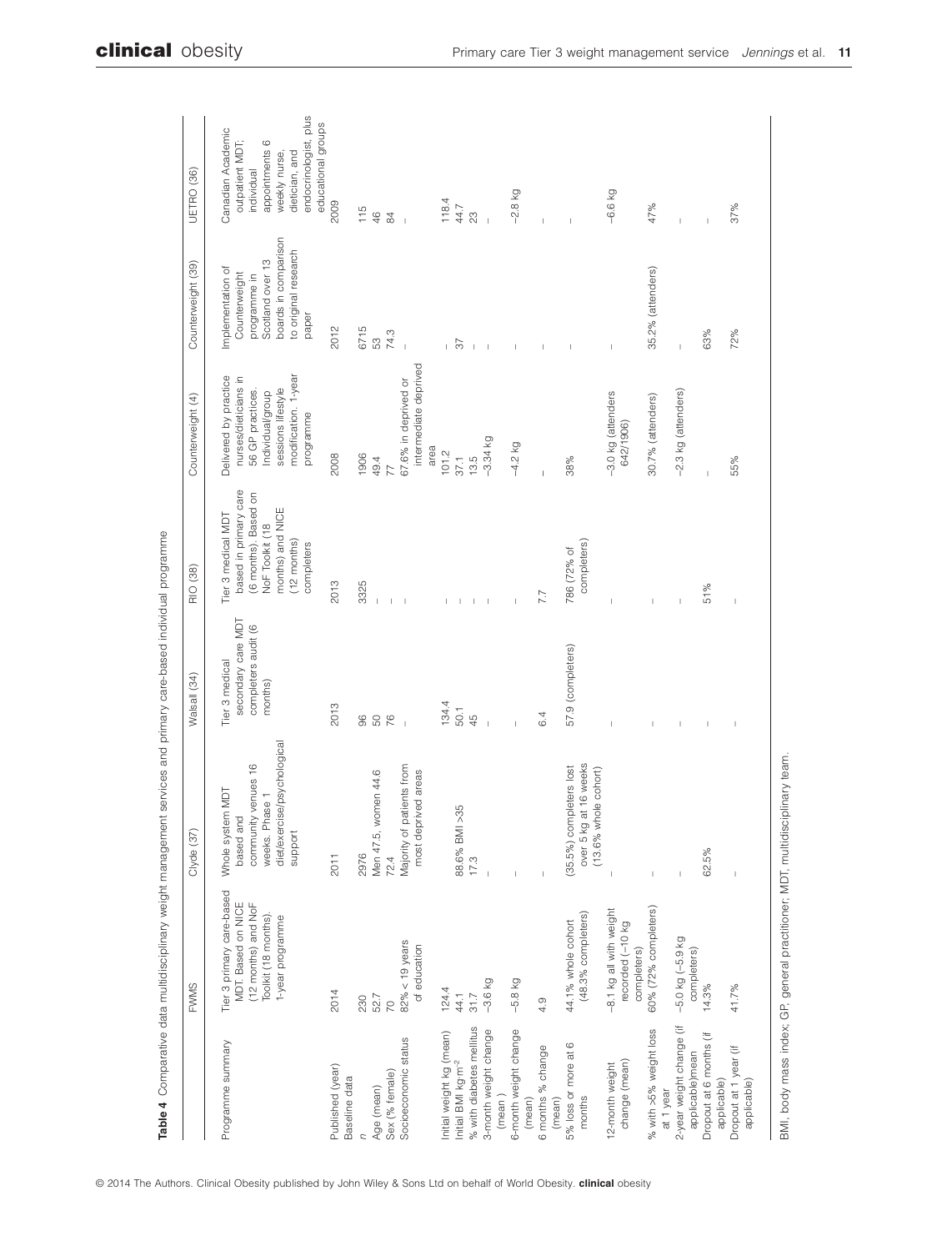achieve comparable results to published interventions in similar populations.

# **Acknowledgements**

BK and NS provided public health support in designing and submitting the innovation fund bid, reviewing the protocol and advising on data analysis. CAH and MC drew up the clinical protocol. CAH was the clinical lead and GPwSI Obesity who saw the participants and guarantees the data. AJ did the data analysis with assistance from KC. MB and NS advised on the study design and analysis of the results, and data presentation with assistance from KC. All authors were involved in writing the paper and had final approval of the submitted and published versions. We would like to acknowledge the help of all the endocrinologists at the Norfolk and Norwich University trust, especially Dr Swe Myint and Dr Jeremy Turner; Judy Henwood (Research Design Lead, Norfolk and Suffolk Primary and Community Care Research Office); Sharon Thompson Nurse practitioner; all the staff at RIO; Rebecca Champion (NNCCG); John Fraser CEO and the GP partners and staff at the Fakenham medical practice; Professor Nick Finer and IASO SCOPE team; Professor Anthony Leeds; and all the patient participants who have helped design the service and run the long-term follow-up group.

Funding was provided by the NHS East of England innovation fund, NHS Norfolk PCT, NNCCG and donations from patients at Fakenham medical practice.

#### **Conflicts of Interest Statement**

No conflicts of interest were declared within the submitted work. Dr Capehorn reports grants from Public Health Rotherham and Lighter Life, and personal fees from Novo Nordisk, MSD, BI/Lilly Alliance outside the submitted work. Cambridge Weight Plan donated product for use at RIO and FWMS outside the submitted work.

#### **References**

1. Organisation for economic cooperation and development (OECD). *Obesity and The Economics of Prevention; Fit not Fat UK Key Facts*. OECD Publishing: UK, 2010. [WWW document]. URL [http://www.oecd.org/health/health-systems/obesityand](http://www.oecd.org/health/health-systems/obesityandtheeconomicsofpreventionfitnotfat.htm) [theeconomicsofpreventionfitnotfat.htm](http://www.oecd.org/health/health-systems/obesityandtheeconomicsofpreventionfitnotfat.htm) (accessed March 2012).

2. Department of health and Department for Children, Schools and Families .Healthy weight, healthy lives; a toolkit for developing local strategies. 2009. [WWW document]. URL [https://](https://www.gov.uk/government/publications/healthy-lives-healthy-people-a-call-to-action-on-obesity-in-england) [www.gov.uk/government/publications/healthy-lives-healthy](https://www.gov.uk/government/publications/healthy-lives-healthy-people-a-call-to-action-on-obesity-in-england)[people-a-call-to-action-on-obesity-in-england](https://www.gov.uk/government/publications/healthy-lives-healthy-people-a-call-to-action-on-obesity-in-england) (accessed March

2011).

3. McCombie L, Lean ME, Haslam D, Counterweight Research Group. Effective UK weight management services for adults. *Clin Obes* 2012; **2**: 96–102.

4. Counterweight Project Team. Evaluation of the Counterweight Programme for obesity management in primary care: a starting point for continuous improvement. *Br J Gen Pract* 2008; **58**: 548–554.

5. NHS Commissioning board. Clinical commissioning policy: complex and specialised obesity surgery .2013 NHSCB/A05/P/a. [WWW document]. URL [http://www.england.nhs.uk/wp-content/](http://www.england.nhs.uk/wp-content/uploads/2013/04/a05-p-a.pdf) [uploads/2013/04/a05-p-a.pdf](http://www.england.nhs.uk/wp-content/uploads/2013/04/a05-p-a.pdf) (accessed August 2013).

6. Royal College of Surgeons England and British Obesity and Metabolic Surgery Society Guidelines Development Group. Commissioning guide for weight assessment and management clinics (Tier 3). British Obesity and Metabolic surgery society (NICE accredited) 2014 [WWW document]. URL [http://www.bomss](http://www.bomss.org.uk/Commissioning-Guide-assessment-and-management-clinics-tier-3/) [.org.uk/Commissioning-Guide-assessment-and-management](http://www.bomss.org.uk/Commissioning-Guide-assessment-and-management-clinics-tier-3/)[clinics-tier-3/](http://www.bomss.org.uk/Commissioning-Guide-assessment-and-management-clinics-tier-3/) (accessed April 2014).

7. Department for Innovation, Universities and Skills; 2007. Foresight project. tackling obesities: future choices. [WWW document]. URL [http://www.bis.gov.uk/foresight/our-work/projects/published](http://www.bis.gov.uk/foresight/our-work/projects/published-projects/tackling-obesities) [-projects/tackling-obesities](http://www.bis.gov.uk/foresight/our-work/projects/published-projects/tackling-obesities) (accessed March 2011).

8. National Audit Office .Tackling Obesity in England.2001. [WWW document]. URL [http://www.nao.org.uk/report/tackling](http://www.nao.org.uk/report/tackling-obesity-in-england/)[obesity-in-england/](http://www.nao.org.uk/report/tackling-obesity-in-england/) (accessed March 2011).

9. Wee C, Davis RB, Phillips RS. Stages of readiness to control weight and adopt weight control behaviour in primary care. *J Gen Intern Med* 2005; **20**: 410–415.

10. NSF group. National service framework CHD. [WWW document]. URL [http://www.nhs.uk/NHSEngland/NSF/Pages/](http://www.nhs.uk/NHSEngland/NSF/Pages/Coronaryheartdisease.aspx) [Coronaryheartdisease.aspx](http://www.nhs.uk/NHSEngland/NSF/Pages/Coronaryheartdisease.aspx) (accessed March 2011).

11. NSF group. National service framework diabetes. [WWW document]. URL [http://www.nhs.uk/NHSEngland/NSF/Pages/](http://www.nhs.uk/NHSEngland/NSF/Pages/Diabetes.aspx) [Diabetes.aspx](http://www.nhs.uk/NHSEngland/NSF/Pages/Diabetes.aspx) (accessed March 2011).

12. National Institute of Health and Clinical Excellence NICE CG43 obesity. London 2006. [WWW document]. URL [http://](http://www.nice.org.uk/nicemedia/pdf/CG43NICEGuideline.pdf) [www.nice.org.uk/nicemedia/pdf/CG43NICEGuideline.pdf](http://www.nice.org.uk/nicemedia/pdf/CG43NICEGuideline.pdf) (accessed March 2010).

13. National Institute of Health and Clinical Excellence NICE. PH 42 obesity-working with local communities. 2012. [WWW document]. URL [http://publications.nice.org.uk/obesity-working-with](http://publications.nice.org.uk/obesity-working-with-local-communities-ph42)[local-communities-ph42](http://publications.nice.org.uk/obesity-working-with-local-communities-ph42) (accessed March 2013).

14. National Institute of Health and Clinical Excellence NICE PH 35 Preventing type 2 diabetes-population and community interventions. 2011. [WWW document]. URL [http://publications.nice](http://publications.nice.org.uk/preventing-type-2-diabetes-population-and-community-level-interventions-ph35) [.org.uk/preventing-type-2-diabetes-population-and-community](http://publications.nice.org.uk/preventing-type-2-diabetes-population-and-community-level-interventions-ph35) [-level-interventions-ph35](http://publications.nice.org.uk/preventing-type-2-diabetes-population-and-community-level-interventions-ph35) (accessed January 2013).

15. National Institute of Health and Clinical Excellence NICE PH 38 Preventing type 2 diabetes-risk identification and interventions for individuals at high risk. 2012. [WWW document]. URL [http://](http://publications.nice.org.uk/preventing-type-2-diabetes-risk-identification-and-interventions-for-individuals-at-high-risk-ph38) [publications.nice.org.uk/preventing-type-2-diabetes-risk-](http://publications.nice.org.uk/preventing-type-2-diabetes-risk-identification-and-interventions-for-individuals-at-high-risk-ph38)

[identification-and-interventions-for-individuals-at-high-risk-ph38](http://publications.nice.org.uk/preventing-type-2-diabetes-risk-identification-and-interventions-for-individuals-at-high-risk-ph38) (accessed January 2013).

16. National Institute of Health and Clinical Excellence NICE PH 44 Physical activity: brief advice for adults in primary care. 2013. [WWW document]. URL [http://publications.nice.org.uk/physical](http://publications.nice.org.uk/physical-activity-brief-advice-for-adults-in-primary-care-ph44)[activity-brief-advice-for-adults-in-primary-care-ph44](http://publications.nice.org.uk/physical-activity-brief-advice-for-adults-in-primary-care-ph44) (accessed September 2013).

17. Rotherham institute for obesity. [WWW document]. URL <http://www.rotherhaminstituteforobesity.co.uk> (accessed March 2010).

18. National Obesity Forum. Obesity care pathway and toolkit 2005. [WWW document]. URL [http://www.nationalobesityforum](http://www.nationalobesityforum.org.uk/) [.org.uk/](http://www.nationalobesityforum.org.uk/) (accessed August 2009).

19. Rollnick S, Heather N, Bell A. Negotiating behaviour change in medical settings: the development of brief motivational interviewing. *J Ment Health* 1992; **1**: 25–37.